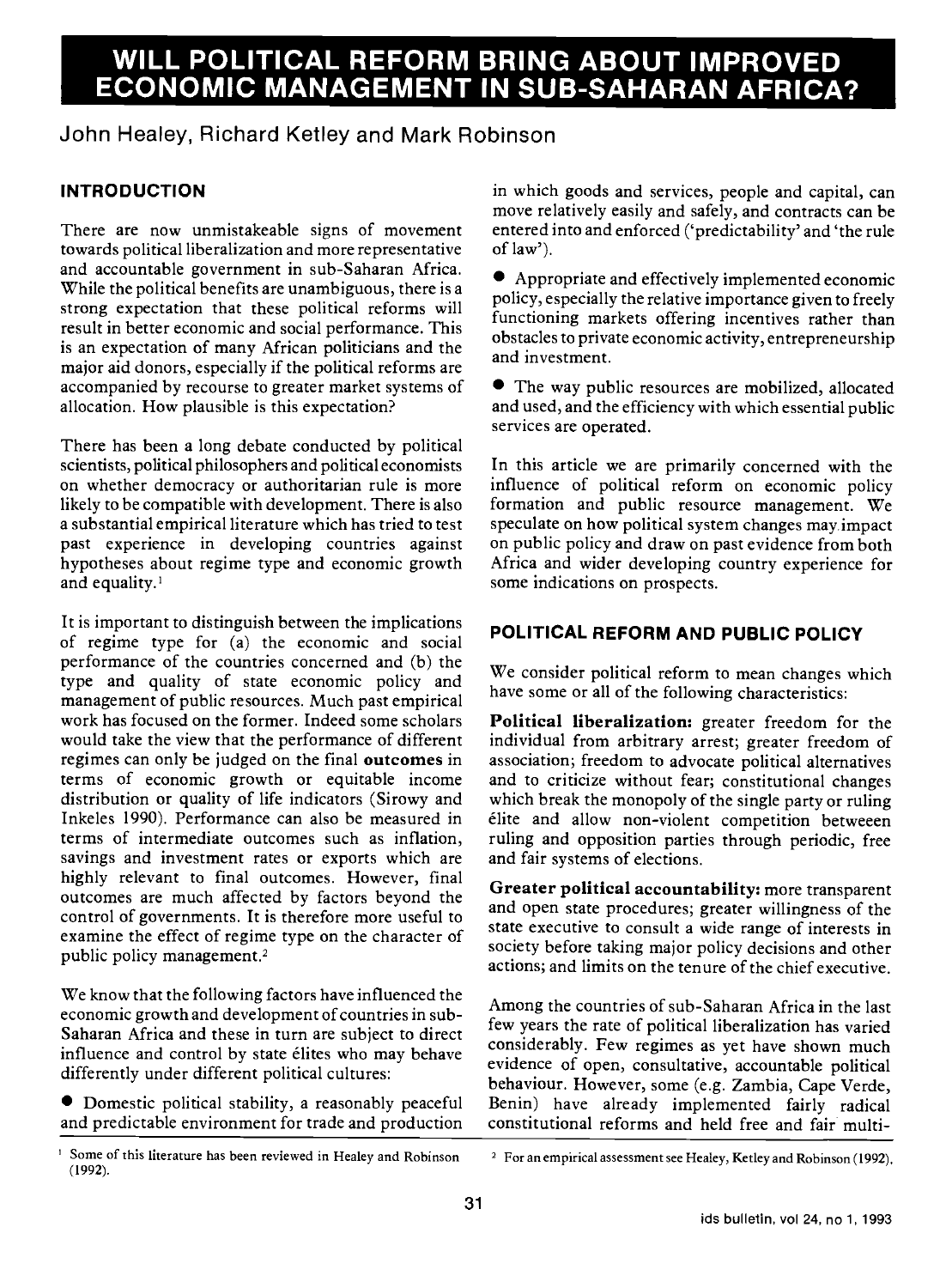party elections in which the ruling party has been voted out of office. Some have accepted the principle of multi-party elections but are following protracted paths towards them (e.g. Tanzania, Ghana, Kenya, Cameroon). Others have still to accept these more democratic principles (e.g. Malawi, Zaire).

Our assessment of prospects for improved economic policy formation and public sector resource management has certain features and limitations. First, the approach is rather formal. Adequate answers to some of the questions require deeper knowledge and insight into African culture and politics. Second, the speculation is about the effects of political change over the whole decade of the l990s, looking to a time when the governments of African countries will have greater freedom in the handling of domestic economic policy and public expenditure. Currently the external agencies are thought to have more influence over these areas than at any time in the past.3 Third, we need to look back to the 'perceived weaknesses' of the policy process in sub-Saharan Africa in the l970s prior to the much greater external financial and aid influence on policy formation since this gives a more realistic starting point when looking at domestic prospects (see Killick 1992). Fourth, we draw on studies of the developing world during the post-independence period, with all the qualifications implicit in assuming that past experience will be some guide to the future in one specific and perhaps unique continent.

We look at three major areas of weakness in the policy making process and the content of policies in sub-Saharan Africa as a starting point for exploring how far these may improve with political reform in the 1990s.<sup>4</sup>

a An inflexible policy agenda which failed to adapt to, or be more appropriate to, the needs and changing conditions of African economies.

**b** Inadequate scope for market pricing and allocation mechanisms.

C Poor policy design, implementation and lack of credibility due to unpredictability and inconsistency of policies as well as arbitrary implementation.

d Weak management of public sector finances with lack of control over public sector budget deficits;

financing instruments for public expenditure which stimulated excessive inflation and did not encourage public savings; public expenditure allocation and use which did not pay enough attention to efficiency and productivity.

#### ADAPTABLE AGENDAS

A major puzzle for much of the later l970s and early 1 980s for observers of the African economic scene was why so many regimes persisted with policy agendas which were manifestly not appropriate to the conditions facing their countries even if they may conceivably have been so when first introduced. Since this was a period when authoritarian regimes were well established in many African countries it is reasonable to ask whether experience might have been different under systems with (a) more freedom and less repression and (b) more competitive politics.

There are some strong reasons why political freedom to scrutinize, express criticism of existing policy without fear of retribution and to air alternative ideas and agendas, seem a necessary condition in Africa for more adaptable state policy making in future. First, policy making has been very state centred, with small closed élites making decisions with little or no wider consultation. Second, the civil service has tended to lack the independence, influence and skills to make the political leadership conscious of the need for alternative approaches. Third, the centralized power of autocratic political leaders and their adherence to certain approaches has often limited feedback of what was going wrong with existing policies and hence slowed the process of modifying or reversing economic strategies. Fourth, the weakness in the organization, resources and effective lobbying of civil society groups, including modern economic interest and pressure groups such as business organizations and trade unions in most African countries, means there were no strong pressures from outside, or from below, on the policy making élites. These groups would no doubt have been stronger and more articulate were it not for repression as well as processes of co-optation.5 The lack of freedom of expression discouraged the development of professional and other institutional capabilities which might have generated a more lively and informed debate on the working of policy agendas. Some interest

<sup>&</sup>lt;sup>3</sup> We must not exaggerate the influence of foreign aid and finance agencies. The initiation of new economic policy agendas that have occurred in a number of countries in the l980s has largely been a domestic political decision even if the design and content of the policy has been subject to much external influence (Nelson 1990) and policy changes have been only partially influenced by conditions attached to extemal flows (Mosely, Harrigan and Toye 1991).

<sup>&</sup>lt;sup>4</sup> See Healey and Robinson (1992), Chs. 4 and 5 for a review of the literature on the political explanations of policy making in the 1970s and 1980s. See also World Bank (1989).

<sup>&</sup>lt;sup>5</sup> Some scholars do not accept that the relatively weak non-state social groups in sub-Saharan Africa have been passive. According to Bayart (1986: 113-4) '. . . the state has been damaged by the constant pressure of those social groups and their ever-changing tactics: revolts, refusal to grow certain crops, declining productivity, strikes, abstention from elections, migrations. . . smuggling, the flourishing of informal exchange . . . Civil society takes its revenge on the state and contributes in no small measure to its economic failure.' However to rely on 'exit' rather than 'voice' to change ineffective and irrelevant official policy agendas risks great delay in the process and for some rulers an apparent willingness to allow unimpeded decline.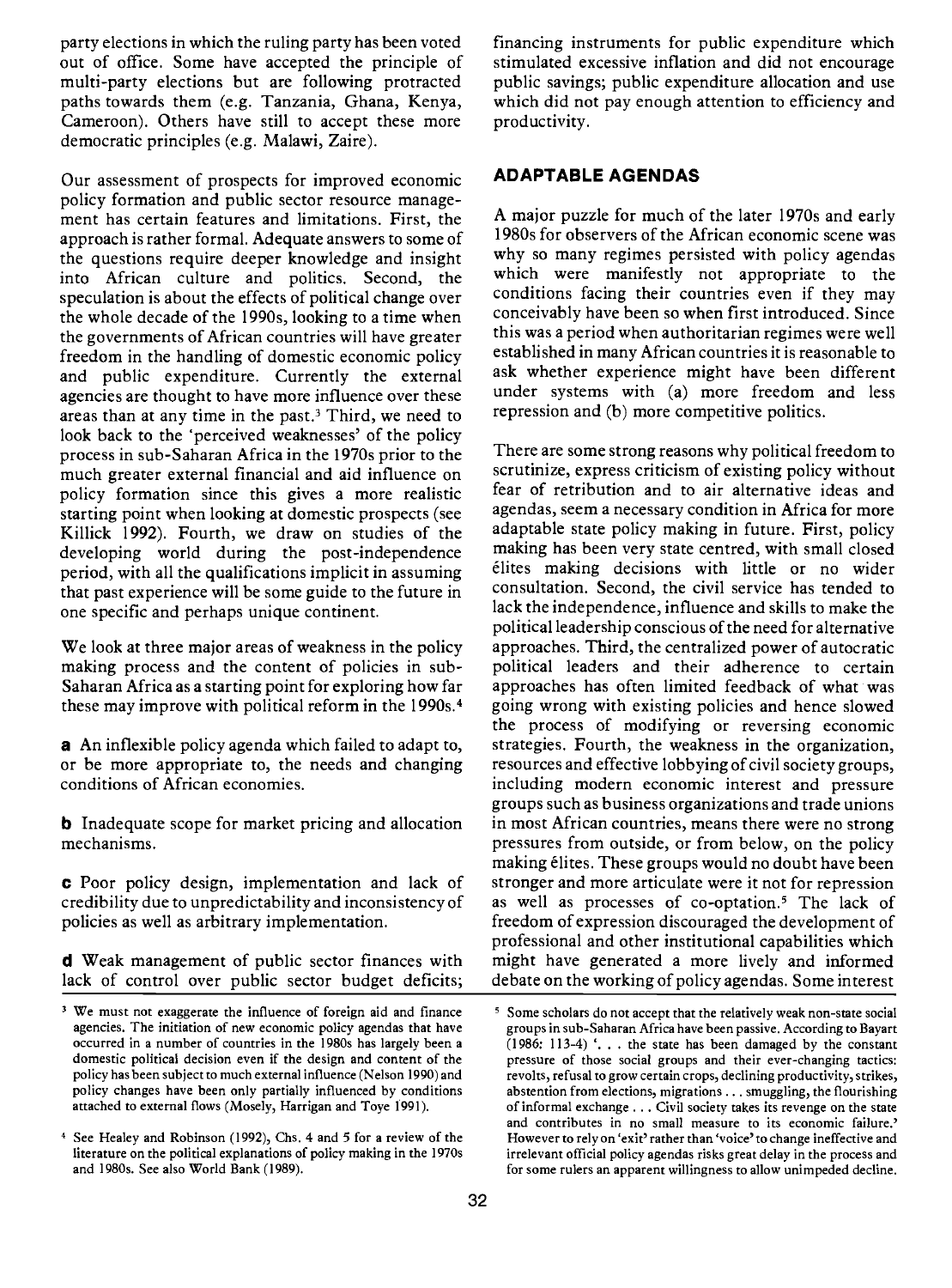groups which might have favoured different policy agendas (e.g. ethnic minority business groups) would have been muted by the generally repressive and threatening climate.

Other interest groups which may have been better-off under a different, perhaps more liberal economic policy agenda, were probably more bought off by patronage, subsidy or protection than discouraged by an illiberal atmosphere.

Political liberalization would seem therefore to be a necessary condition for more flexible policy agendas, but it seems unlikely to be a sufficient one. The relative weakness of civil society interest and pressure groups in most African societies means that freedom to voice concerns and interests alone may not place sufficient pressure on state executives. The latter are not likely voluntarily to seek or encourage consultation of outside interests unless they are put under strong pressure. In Zambia, for example, even before the recent political reforms, the press and specific interest groups were able to express criticism of ministers and their policies (though not the President) under certain conventions (Lungu 1986). Yet this unusual feature in Africa did not ensure timely change in the economic agenda for diversification, budget control, or other long overdue economic reforms.

The single party system has suppressed public debate of alternative policy options. Where national assemblies exist under single party systems, they often consist of appointed or co-opted members as much as elected ones. A climate of greater freedom of expression in this situation is therefore unlikely to have much impact on the scrutiny and debate of policy agendas. Even where members are locally elected and genuinely represent constituencies, this is probably still true. Personalities rather than issues have been mainly at stake in both past and recent elections. If issues are prominent they have been local rather than national ones. In any case, neither freedom of expression nor representation seems enough to ensure an effective role for legislatures in making and scrutinizing policy. They must have effective power of approval over policies and laws proposed by the executive. This only seems likely with a genuine multi-party system, and hence is contingent on the existence of a legal opposition which can potentially take power. But will the introduction of multi-party systems in Africa, as well as greater freedom, be sufficient to induce more flexible and adaptive policy agendas which change in a timely way and not just under 'crisis' conditions?

The existence of opposition parties or groups which have a formal basis for gaining power should focus feedback and criticism on the incumbent regime and its agenda, discipline the ruling party through its need to

seek re-election, and encourage modified, differentiated or completely new policy agendas as a basis for gaining popularity and access to power via free and fair elections.

So much for the theory. Limited African experience of multi-party politics casts some doubt on whether it will necessarily work out like this. First, in countries where multi-party politics have prevailed for long periods, the emergence of different agendas from the opposition parties has not been a great feature and one party has  $t$ ended to dominate. In Botswana  $-$  a rare case of prolonged multi-party politics in Africa  $-$  one party has dominated. It has for many years followed an agenda founded on prudent macroeconomic policies which has contributed significantly to the relatively high long-term economic growth rate. It has also pursued public policies which preserve a better balance between rural and urban interests than many other African economies. Scholars differ on how far Botswana's policy agenda is explained by its multiparty politics. Some see the consultative, responsive and incremental nature of the policy making process as partly a function of electoral pressures (Harvey and Lewis 1990). Others point to the weakness of independent pressure groups, the passivity of the National Assembly in relation to policy making (though it has supervised an effective audit mechanism and a rigorous system of accounting controls) and the opposition party's lack of interest in raising and debating alternative policy agendas (Holm 1988). Diamond (1988) does not believe Botswana's relatively successful economic policy record is explained by its adherence to more democratic procedures, but that the record gives legitimacy to a ruling political class and a highly trained, and relatively autonomous, bureaucracy.

Second, in countries like Ghana the implicit philosophy of 'winner takes all' for its constituents rather than a battle over policy agendas has predominated during periods of elected civilian governments. Economic management does not seem to have been improved during Ghana's democratic episodes though there was not really enough time for a fair trial (Chazan 1988).

Third, any newly legal opposition parties will lack experience and may not generate well formulated and workable alternative agendas very quickly. If the new opposition parties contain a high proportion of those who have been associated with previous authoritarian regimes (as some fear in Cameroon and Ghana) they may lack a new view on development policies quite apart from their doubtful democratic credentials and credibility. There is also a more insidious danger. If it is enough for the opposition merely to criticize and attack the personalities and actions of the existing, usually long-term, and unpopular incumbents of state power in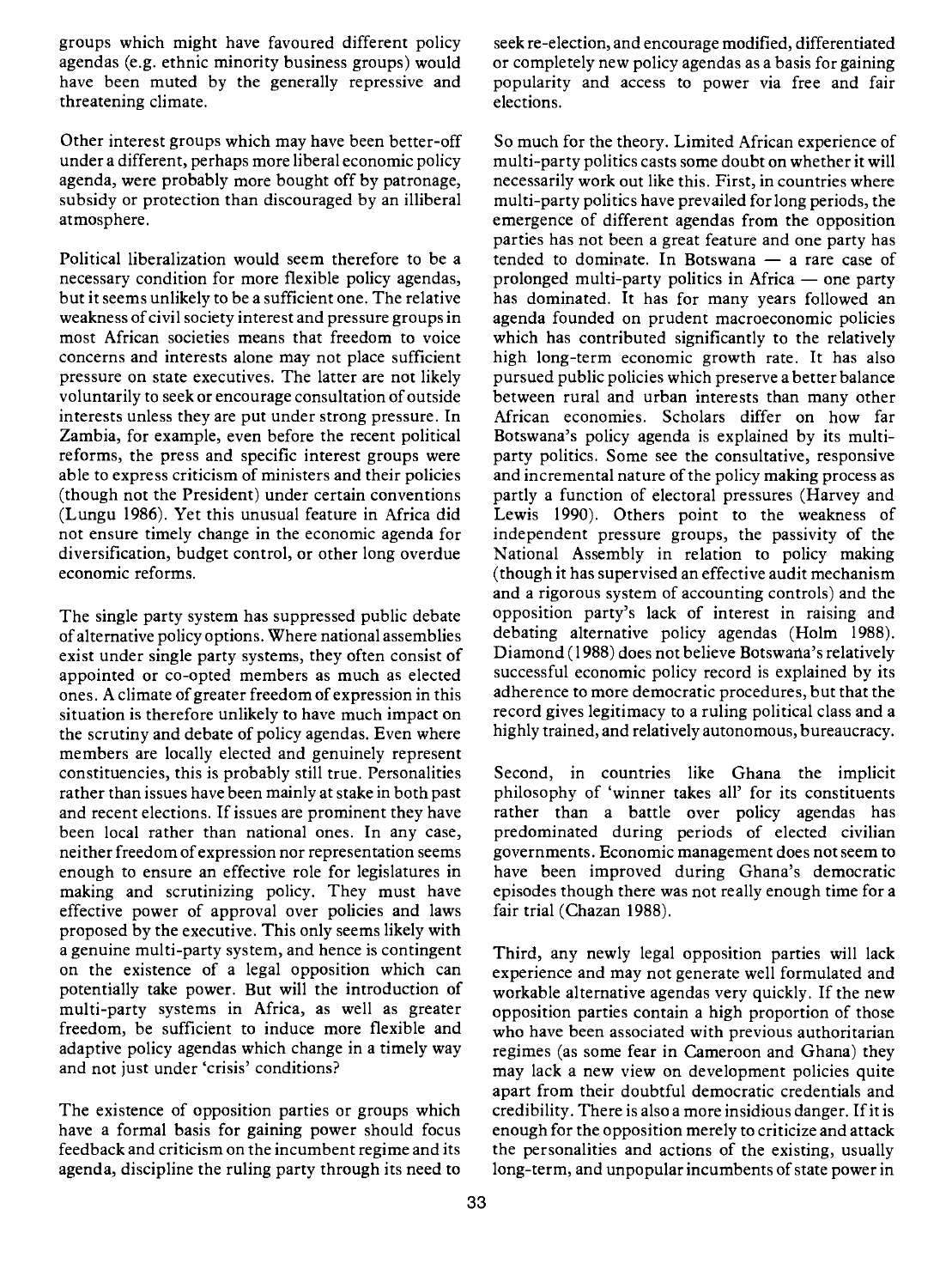order to gain power themselves, there may be little need to put forward any constructive alternative agendas in advance. African electorates, often with low education levels, very limited knowledge of economic concepts, and inexperienced in the ways of an electoral democracy, will hardly put much rigorous pressure on new parties and successor regimes.

Fourth, how far will democratic politics encourage opposition parties to develop and research alternative diagnoses and agendas for multiple national economic problems? The development of an independent indigenous 'think-tank' capacity is an important element which the World Bank and bilateral donors are sensibly encouraging; it could play a vital role in the 'supply side' of democratic politics in Africa in the 1990s.

#### DEMOCRATIC POLITICS AND MARKET-ORIENTED POLICIES?

Throughout the 1980s, and in some cases on into the 1990s, policy agendas in Africa remained predominantly committed to administrative regulation, allocation and pricing, and few countries followed market mechanisms in key areas such as exchange rate and foreign exchange management, domestic credit and crop marketing. There is considerable evidence that this approach inhibited incentives to better economic performance and adjustment. Limited shifts have been made in these policy agendas in the latter half of the 1980s, as much from external pressures as from conviction.

Looking ahead to the remainder of the decade in Africa, why should we expect more open, competitive politics to encourage or to sustain policies which give greater weight to market allocation and competitive pricing systems for products and the economy as a whole? The question is all the more pertinent since the colonial experience and the association of market and profit making cultures with foreign entrepreneurs and exploitation remain powerful influences on the intellectual position of many educated Africans.

Under more open and liberal political systems there is reason to think that citizens and interest groups which wish to exploit their entrepreneurial capacities will lobby for the greatest freedom and assistance in doing so. The intensity of this pressure depends rather crucially on the strength of the indigenous business class and how little it has depended on making profits from state protection and monopoly. Such a class has not been a feature of most African societies.

Little research exists on these particular relationships for Africa or developing countries as whole. One problem is the very small sample of countries which have been reasonably democratic in the developing world, while systematic comparable measures of a liberal economic policy stance are not easy to find. In a recent empirical study, the authors have assembled and examined indicators of the degree of state interference and distortion in pricing systems among both African countries and most developing countries and how far these policy indicators related to the nature of each country's political system (Healey, Ketley and Robinson 1992). Measures of the observance of political and civil rights were used for the classification and ranking of individual countries. The policy indicators included the size of the fiscal deficit, forms of taxation, the stability of real effective exchange rates, and the premium on black market rates.

Few of these policy indicators proved to be systematically related to any particular categories of political regime between 1976 and 1988. We concluded therefore that on present indications there is no clear assurance that democratic political reform would help sustain more liberal economic policies in sub-Saharan Africa, although there is no reason to expect performance to worsen. The extent of acceptance of economic liberalism may depend on factors other than the political rules and procedures. These include the prevailing ideological perspective of the key political personalities involved, deep seated cultural orientations, administrative capacities, particular experience with such policies in economies which suffer from lack of natural resources, small markets, poor communications, vulnerability to external market conditions, etc.

#### POLICY FORMATION, CONSISTENCY AND **CREDIBILITY**

Economic policy formation is the process by which policy and expenditure measures are chosen to meet the objectives set by the policy agenda on criteria such as the scale, probability and timing of their effect in meeting targets such as inflation reduction, balance of payments viability, increased savings, and the efficient allocation of resources. It is also the process by which consistency between policies is sought so that they will be mutually reinforcing, and by which trade offs are made between the effects of different policy instruments on different objectives and sections of the population.

How is this process likely to fare under more competitive politics? A key factor here is the organization, skills and ethos of the public administration. The weaknesses and the often declining standards of public administration in many parts of sub-Saharan Africa may well be more influential in the policy formation process than the rules for changing and choosing the political leadership.

The expected greater responsiveness of politicians under more political competition should also encourage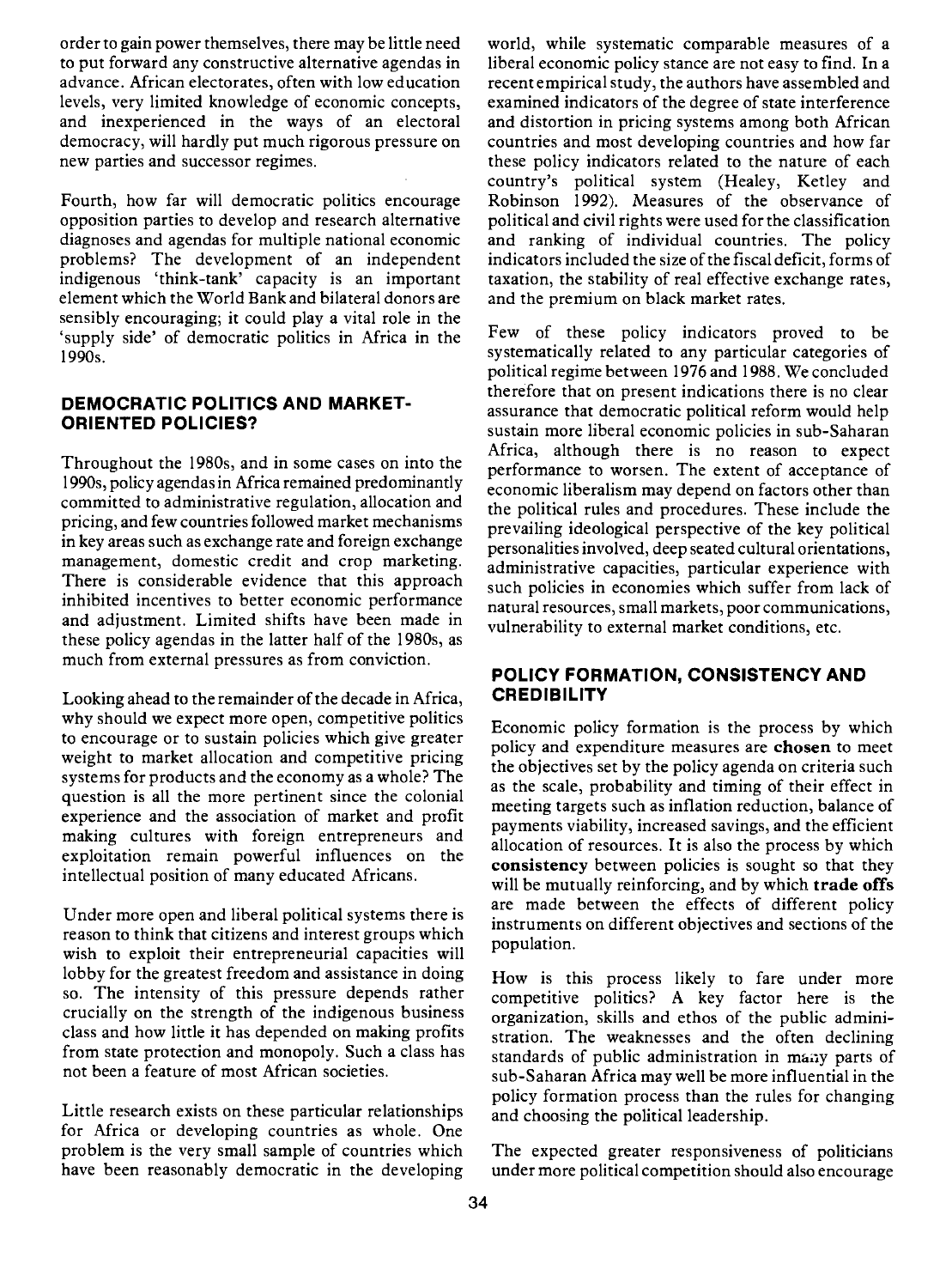greater consultation by their bureaucracies, especially with those who will be affected by the proposed policies, whether as producers, users or consumers. The bureaucracy in turn might be more encouraged and willing to collect information and statistics on the likely impact of their policies, both existing and proposed. Politicians who seek election and the support of their citizens on the basis of performance and not coercion, may well encourage their public administrators to set up mechanisms and procedures to consult outside interests in the design and monitoring of policies and public expenditures. The public will have a greater inducement to enquire and to know what is happening in a more liberal society.

It might also be expected that in a more participatory political environment, the freer articulation and representation of public policy positions by various professional, commercial, agricultural and other interest groups as well as greater public debate, parliamentary scrutiny and criticism, should inevitably influence the formation and implementation of policies, laws and public services.

It is premature to draw conclusions from limited evidence of current political reform, but there are some early encouraging signs from Zambia, a very interesting case study in how major political reform may work in practice. In the short period since the new government came to power, mistakes have been made by inexperienced and over zealous ministers, yet the press, parliament and other institutions have reacted quickly. One observer feels that an increasingly vigorous press, well informed back-benchers, an independent judiciary and critical clergy more than make up for lack of a well organized parliamentary opposition (see Hall 1992).

Whether broader awareness, the increased availability of information and greater societal pressures will result in 'better' policy outputs is an even more difficult question. The management of many sectional pressures by balancing the interests of one group against another and achieving some sort of consensus consistent with a workable policy under democratic rule is not a skill easily acquired, and African bureaucracies and politicians have not had all that much practice in doing so in the past. There is also a difficult borderline in participatory politics between, on the one hand, responding to self-interested and often rent-seeking pressures which are usually not in the interests of the wider community and, on the other hand, responding to the legitimate interests of producers and consumers who are affected by policy change and entitled to have their views and concerns heard and taken into account in policy formation and implementation.

To achieve consistency among specific policies is clearly more difficult under such political conditions,

as experience showed in the brief period when Ghana had democratically elected government in 1969-72, which was 'unable to withstand partisan pressures from below' and 'public institutions were penetrated by every conceivable interest' (Chazan 1988: 119-21). Handling this aspect of policy management is more difficult when the public administration lacks independence and knowledge and in some cases is divided along ethnic lines. A refurbished civil service will be required in many countries to make effective policy under democracy. A reformed and revitalized civil service has not so far been a high priority for incumbent African political regimes. It seems even more vital under a more open political system.

Under democratic politics there should be a reduced element of surprise for private economic agents as well as more information on likely policies since they should be aired more fully both before elections, and after them. Policies should therefore be more credible. In principle a democratically elected government should be better understood in what it will try to do and be less likely to 'trick' its own people (see the section below on inflationary financing).

Patronage and clientelism have taken much blame for bad economic policies and poor policy implementation in sub-Saharan Africa (see especially Hyden 1983; Joseph 1983; Sandbrook 1985; Herbst 1989).

The pattern of policy has often been frozen in African countries for long periods because of the ruling regimes' fears that change in policy and public expenditure allocations would disturb the narrow client base and carefully balanced coalitions based on patronage. In Kenya this has certainly been the case, most obviously in reaction to the liberalization of grain marketing (Mosley, Harrigan and Toye 1991 Vol 2). The allocation of credit, foreign exchange, public expenditure and project finance on the basis of clientelist criteria rather than broader economic or social priorities are most commonly laid at the door of the patronage culture. Other policy distortions from this source include the proliferation of inefficient parastatal bodies and their weak commercial objectives and mismanagement.

A key question therefore is what will be the future of patronage under multi-party politics in sub-Saharan Africa? One rather sobering reflection is that in countries like Ghana and Nigeria, patronage became even more intense during episodes of competitive politics. We also know that patronage systems are a strong feature of democratic politics in other developing countries. For example, some scholars place a high responsibility on patronage in Indian democracy for the unproductive handling of public sector resources (Bardhan 1984). In Jamaica also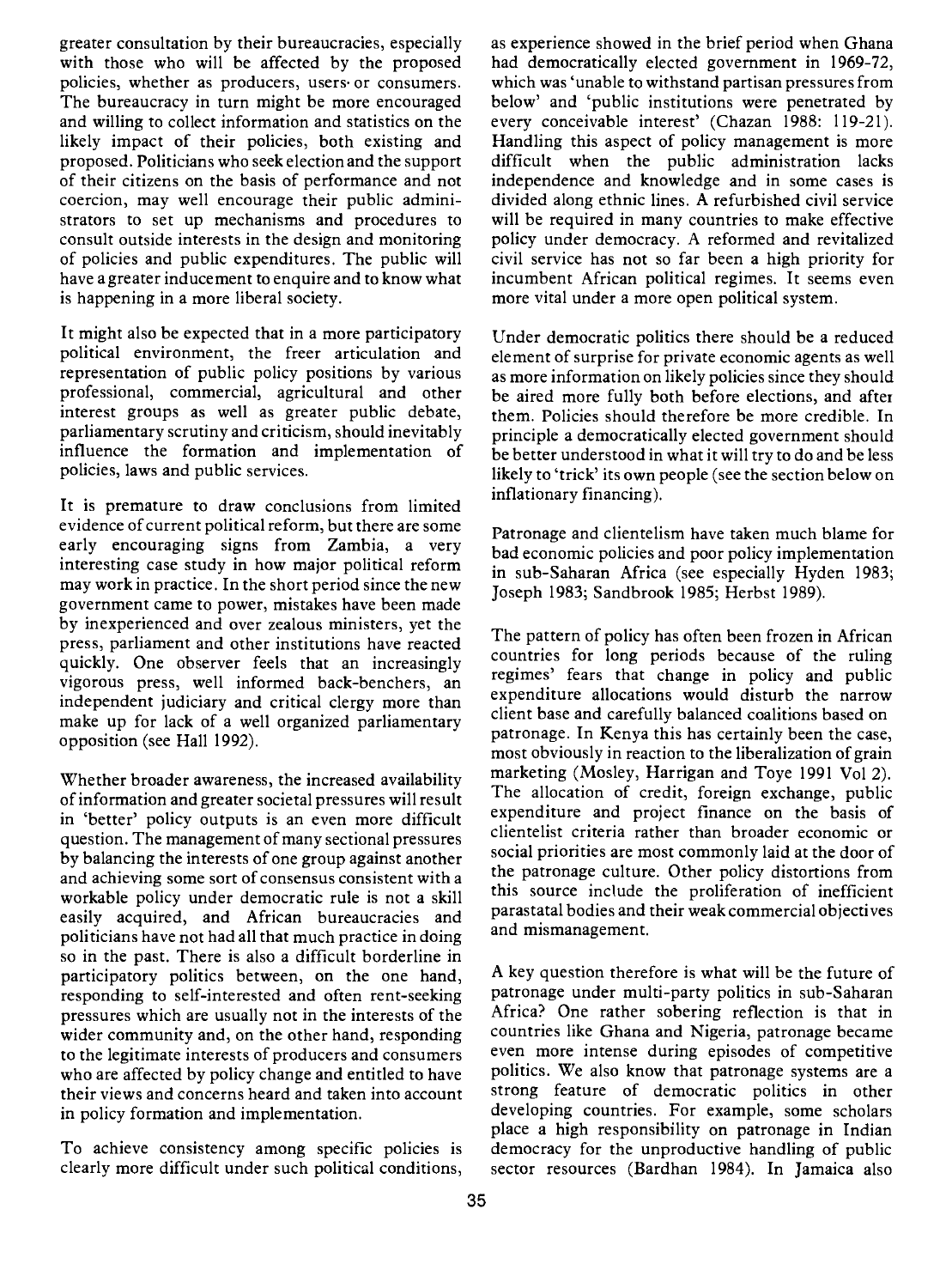clientelism has been a strong feature of competitive politics though its impact on economic policy and performance is less clear (Stone 1980). In the competitive political system of Mauritius, patronage has not prevented a fairly continuous adjustment of economic strategy (Shams 1989). An elected government will however have a 'legitimacy', which may reduce reliance on patronage and thus formulate policies which reflect an economic rationale for the whole society rather than rents, favours and exceptions for favoured parts of it. Perhaps the main concern is that policy agendas of the political parties will depend too much on their different patronage networks so that major societal groups will be purposely excluded from effective representation and benefits under the ruling single party or coalition as happened in the last democratic episode in Ghana. This would not be conducive to political stability, the longevity of democratic rules, nor policy agendas which serve wider and national interest objectives. It would also create uncertainty about the future of any particular policies implemented and hence their credibility.

### THE MANAGEMENT OF PUBLIC FINANCE

Several questions are of relevance here. First, will increased political competition and openness mean more responsible control and financing of public sector deficits? One of the main deficiencies of policy or policy implementation in the past has been the large and unpredictable size of budget deficits, and the scale of recourse to borrowing from the monetary authorities to finance them. The result has often been the postponement of the burden of financing public expenditure and the generation of inflation rates which have caused much distortion in the economies and discouraged production for the domestic and export market as well as foreign investment.

Second, how might this change under more democratic politics? The judgement clearly depends quite heavily on whether elected governments think they will ever be re-elected and hence take a responsible long-term view of public finances. It also depends on how far democratically elected governments can handle two somewhat opposing forces. One is the greater public expectations which elected (especially new) governments will face; these will tend to pressure them towards meeting current demands. The other is their enjoyment of political legitimacy compared to their authoritarian, repressive predecessors, which will allow them to make more difficult economic decisions.

Third, what does comparative experience in developing countries since the mid-1970s tell us? Healey et al. (1992) ranked developing countries on indicators of respect for civil and political rights and found that those ranked lowest had larger average fiscal deficits as

a per cent of GDP than those ranked highest on these political criteria, although the correlations were not statistically very significant. At the same time, the proportion of public deficits which are financed by borrowing from the domestic monetary authorities were greater in the more authoritarian regimes, although again the correlation was not statistically significant.

Some recent work by Edwards and Tabellini (1991) relates the scale of country budget deficits and their financing from the monetary authorities to measures of frequency of both constitutional and irregular government changes in 52 developing countries for several periods between 1963 and 1988. One significant feature of their results is that both the financial variables appear to be more strongly associated with the frequency of unconstitutional changes of government than with frequency of constitutional changes. They are therefore consistent with the view that constitutional systems favour governments which, despite frequency of change, are more fiscally responsible.

We certainly know from much recent work on the politics of stabilization (Remmer 1986; 1990; Nelson 1990; Mosley et al. 1991; Callaghy 1990) that democratic regimes have been no more reluctant to initiate stabilization programmes than authoritarian ones though there is some evidence to show that more democratic regimes may have more difficulty in bringing high inflation under control (Haggard and Kaufman 1990). Economic stabilization has been specially difficult in highly polarized societies though existing research seems ambiguous on whether new democracies find it more so than established ones.

Fourth, will more representative government affect the mobilization of public revenues? The largely authoritarian governments of sub-Saharan Africa have not been noted for their search for wider and deeper sources of tax revenue so much as heavy recourse to inflation taxation. It might be expected that  $representative$  governments  $-$  usually being more legitimate and associated with a respect for the rule of  $law$  - would be more willing and able to extend the tax system, reduce evasion, increase the tax-take and perhaps directly tax income and profits in a system where votes rather than patronage predominantly determine political support and survival. Authoritarian governments lacking legitimacy, but having greater coercive power, might be able to control and enforce compliance at borders and hence favour higher border taxation and tax rates. However, none of these hypotheses, to the extent that they could be tested from easily available comparative tax data for developing countries, found any support during the period 1976-88 (Healey et al. 1992). There was no evidence that the 'total tax-take' was greater in countries with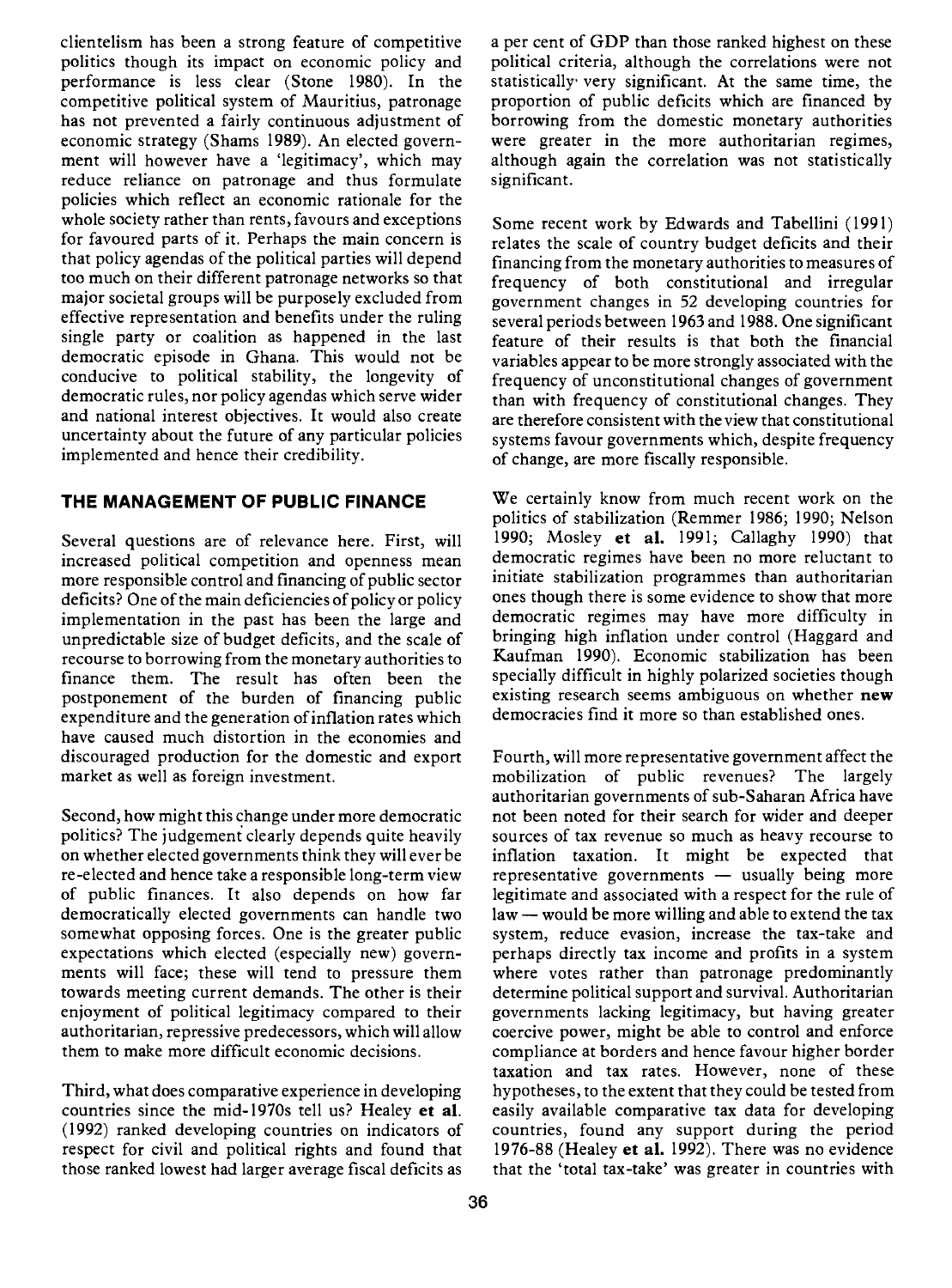more liberal and democratic systems. Even allowing for the influence of structural variables on tax patterns (i.e. income levels, share of trade, agriculture, mining, etc.), there was still little to suggest from past experience in developing countries that we can expect the scale or pattern of taxation to be any different under a more liberal political culture.

Fifth, will political reform bring a change in the pattern of public expenditure? Governments which depend on keeping and gaining power through elections rather than repression and coercion appear to devote relatively less expenditure to defence and security, and more to social sectors such as health and education, though evidence is not available separately on primary expenditures (Healey et al. 1992). Agricultural expenditures were more weakly related to country records on political and civil rights. These outcomes would be expected since more democratic regimes should be responsive to popular needs, which is encouraging for Africa. By the same token, such governments might be expected to disperse their public expenditure more widely, in rural as well as urban areas, and would probably seek more neutral terms of trade between rural and urban activities; but these presumptions have not yet stood the test of time.

#### FINAL REFLECTIONS

Political liberalization per se is unlikely to be a sufficient condition for much improvement in the quality of policy making and public expenditure management. A move to full political accountability with the ending of one party politics is also essential. The most encouraging feature is that developing country experience since the mid- 1 970s suggests that constitutional governments seem more likely to handle public finances responsibly and have more concern to avoid inflationary financing of such deficits even though they seem unlikely to be any more effective either at raising current tax revenues or funding themselves in less regressive ways. Democratic rule should therefore assist economic recovery and growth.

There are grounds for believing that improved political and civil rights might also contribute to economic and social improvement through reduced expenditure on defence and relative increases for beneficial sectors such as health and education. In the past, increased education has been associated with higher productivity and per capita economic growth in the low-income countries, but for those who believe that a key to better economic performance in sub-Saharan Africa lies with more liberal economic policies in terms of market pricing and allocation, there is little evidence from the developing world as a whole that these are closely linked to political liberalization and democracy.

There must remain some doubts about the role that patronage will continue to play after political reform and also about the adaptability of policy agendas and the design of more effective and credible policies even with a more responsive political system. Much will depend on the skills and integrity of both the new politicians and the public administration following reform of the political system.

Overall, public policy and economic prospects should not become systematically worse in sub-Saharan Africa under democratic rule. There is much scope and considerable hope for improvement, but this will require skill, institutional strengthening, as well as constitutional change. Better economic management is not guaranteed; it has to be worked for and it would be unwise to encourage excessive expectations at this stage.

#### REFERENCES

Bardhan, P. K., 1984, The Political Economy of Development in India, Blackwell, Oxford

Bates, R. H., 1981, Markets and States in Tropical Africa, University of California Press, Berkeley and Los Angeles

Bayart, J. P., 1986, 'Civil society in Africa' in Chabal (cd)

Callaghy, T. M., 1990, 'Lost between state and market: the politics of adjustment in Ghana, Zambia and Nigeria', in Nelson (ed)

Chabal, P., (cd), 1986, Political Domination in Africa: Reflections on the Limits Power, Cambridge University Press, Cambridge

Chazan, N., 1988, 'Ghana: problems of governance and the emergence of civil society', in Diamond et al.

Diamond, L., 1988, 'Introduction: roots of failure, seeds of hope' in Diamond et al.

-Linz, J. J. and Lipset, S. M. (eds), 1988, Democracy in Developing Countries, Vol II, Africa, Lynne Rienner, Boulder

Dunn, J., 1986, 'The politics of representation and good government in post-colonial Africa' in Chabal (cd)

Edwards, S. and Tabellini, G., 1991, 'The political economy of fiscal policy and inflation in developing countries', World Bank, Washington DC